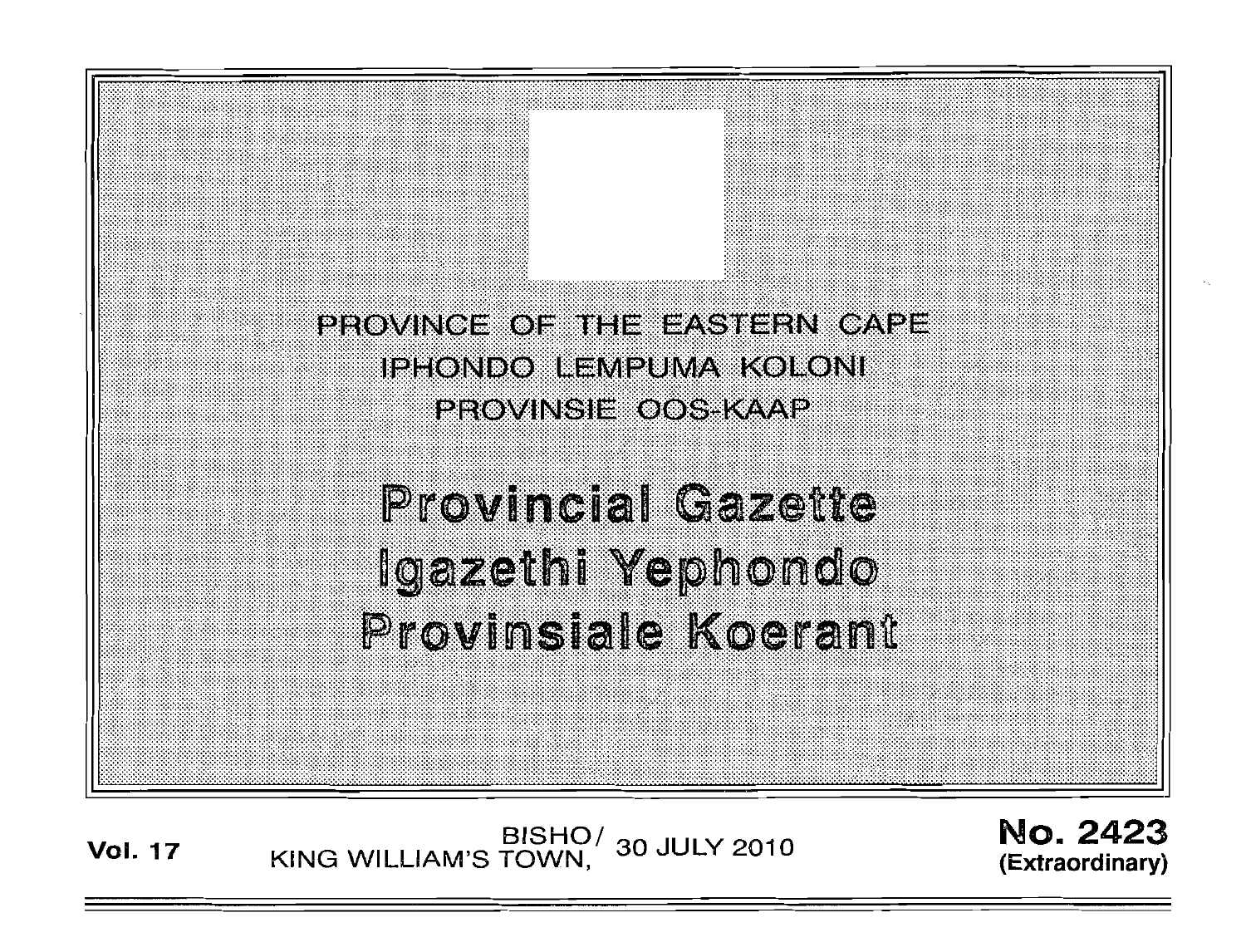#### IMPORTANT NOTICE

The Government Printing Works will not be held responsible for faxed documents not received due to errors on the fax machine or faxes received which are unclear or incomplete. Please be advised that an "OK" slip, received from a fax machine, will not be accepted as proof that documents were received by the GPW for printing. If documents are faxed to the GPW it will be the sender's responsibility to phone and confirm that the documents were received in good order.

Furthermore the Government Printing Works will also not be held responsible for cancellations and amendments which have not been done on original documents received from clients.

| <b>CONTENTS • INHOUD</b> |                       |             |                |
|--------------------------|-----------------------|-------------|----------------|
| No.                      |                       | Page<br>No. | Gazette<br>No. |
|                          | <b>GENERAL NOTICE</b> |             |                |
|                          |                       | з           | 2423           |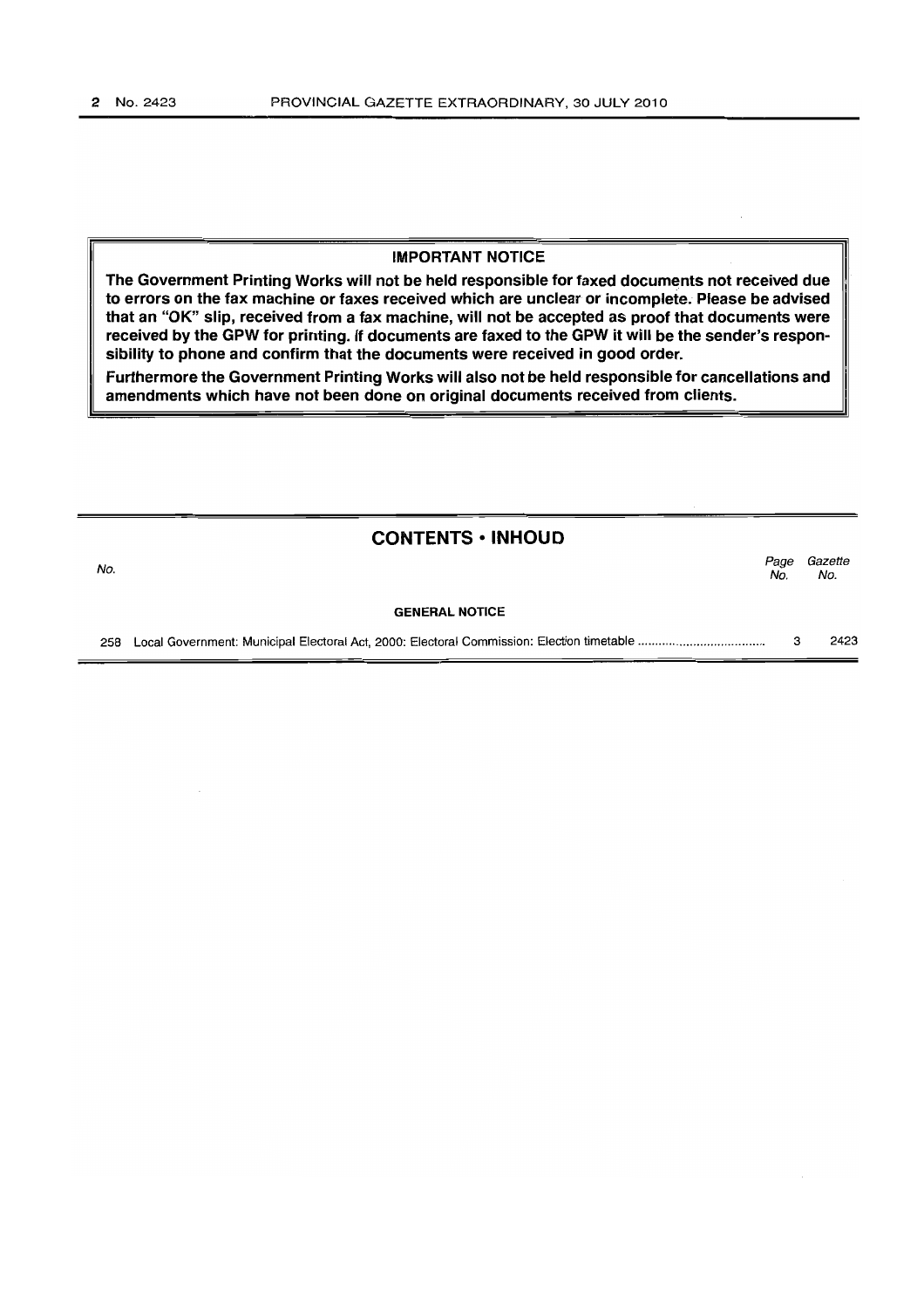# GENERAL NOTICE

#### NOTICE 258 OF 2010

# ELECTORAL COMMISSION

# ELECTION TIMETABLE

The Electoral Commission hereby gives notice that it has in terms of section 11 of the Local Government: Municipal Electoral Act, 2000, compiled the election timetable set out below to apply to the municipal by-elections to be held on 25 August 2010 in respect of Ward 3 and Ward 8 and Ward 9 and Ward 10 and Ward 13 and Ward 18 and Ward 19· and Ward 20 and Ward 22 and Ward 23 of the Mbhashe [EC121] Municipality and Ward 9 and Ward 15 and Ward 18 and Ward 23 and Ward 25 of the Mnquma [EC122] Municipality as proclaimed by Provincial Notice numbers 26 and 27 of 2010 as published in the Provincial Gazette No. 2420 of the Eastern Cape Province respectively, dated 23 July 2010. A reference to "section" in this election timetable is a reference to that section in the Local Government: Municipal Electoral Act, 2000 (Act No. 27 of 2000).

#### Cut-off time for act to be performed

1 An act required in terms of this Act to be performed by not later than a date in the election timetable must be performed before 17:00 on that date, unless otherwise specified.

#### Certification of the voters' roll

2 By 30 July 2010 the chief electoral officer must certify the segments of the voters' roll for the voting districts to be used in the by-elections in terms of section 6(2)(a).

### Notice that lists of addresses of voting stations are available for inspection

3 By 30 July 2010 the chief electoral officer must give notice that copies of a list of voting stations and their addresses will be available for inspection at the office of the Commission's local representative in terms of section 19(5).

### Notice of route of mobile voting stations

4 If the Commission decides to use mobile voting stations in the byelections, the Commission must by 30 July 2010 give notice of the route, including the locations and estimated times of stopping of each mobile voting station in terms of section 22( 1).